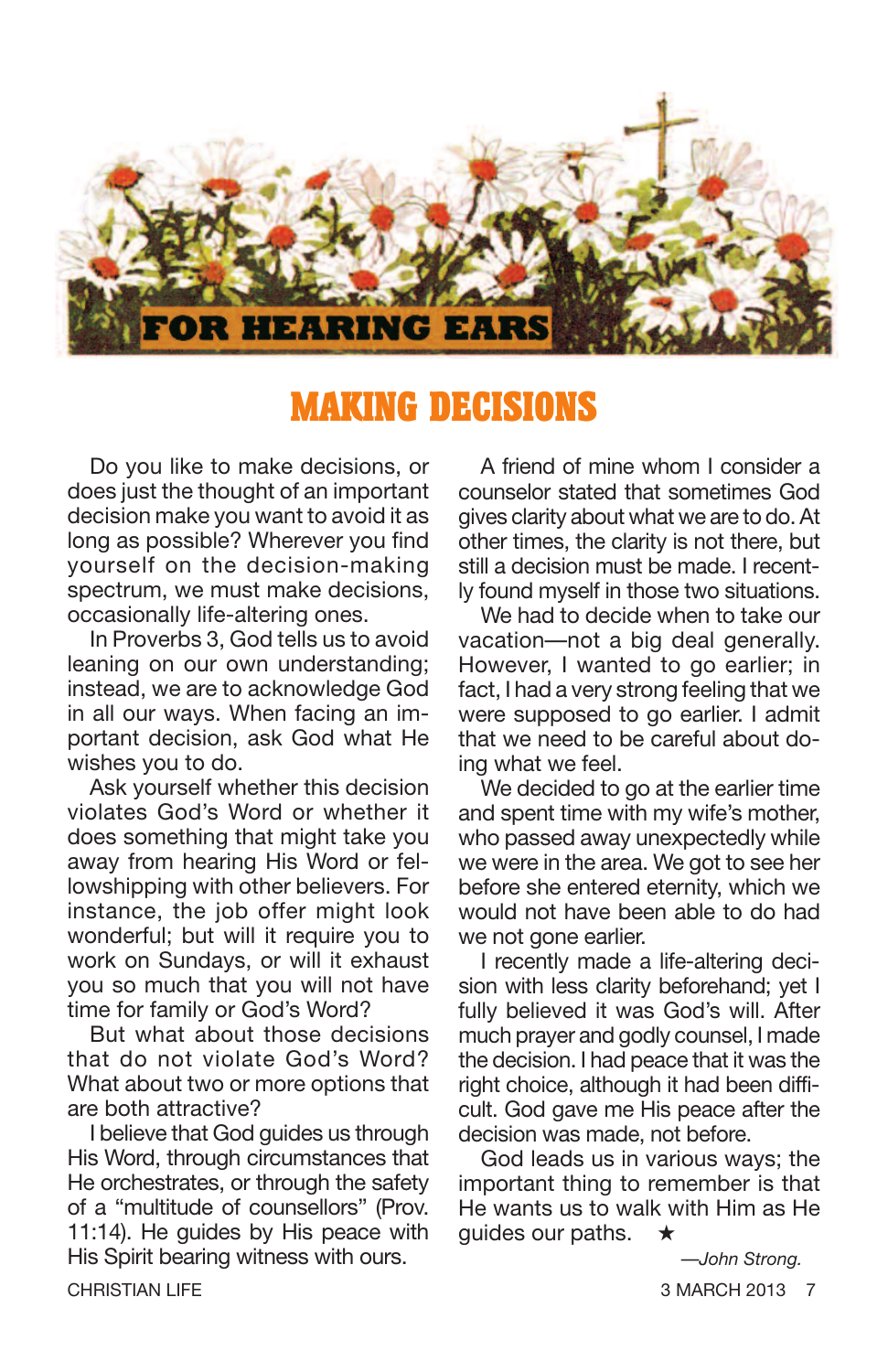

# **GOD'S STRENGTH, MY STRENGTH**

One of God's hardest lessons for me to learn is that I cannot "do" the Christian life unless I am walking through life depending upon Him. I am still learning how to do this! Sin is essentially choosing to act not as dependent but independent. As we were created to live in dependence upon God, choosing to live otherwise is sin. God will, if need be, use the circumstances of our lives to bring us to the end of ourselves. It is better that we learn the lesson quickly rather than have to go through very difficult trials.

God makes it clear in the book of Ephesians that we are in a battle. This warfare is more serious than any other. The outcomes have to do with the souls of men and eternity.

Paul instructed us how to live the Christian life, to live a life worthy of our high calling as God's children (Eph. 4:1). He essentially ends the book instructing us how to deal with the warfare we face.

We are told to "be strong in the Lord, and in the power of his might" (Eph. 6:10). We are commanded to allow God to strengthen us. It is the same process (and the same essential result) as being filled with the Spirit (5:18). We receive God's strength by yielding control of ourselves to Him and allowing Him to control our responses to life, including circumstances and people.

When we yield to God, He gives us His strength; He empowers us to do what we, in and of ourselves, cannot do. We cannot overcome our old nature, our flesh; instead, we allow God to kill it by choosing to yield to Him (Rom. 6).

We can never live the Christian life on our own. Trying to do so will only yield frustration and possibly defeat. Our enemy, Satan, will tempt us to try to "do" the Christian life in our own strength, for he can then defeat us. When we are living in God's strength, we are more than a match for him and can successfully resist him. The scriptural process is "Submit . . . to God. Resist the devil, . . . Draw nigh to God" (Jas. 4:7, 8). We have God's promise that the devil will flee from us.

When we are tempted to act and react in ungodly ways, we must draw on God's strength. We plead for His patience when we are impatient. We draw on the Spirit's fruit of self-control when we would much rather lash out.

To live the Christian life, we must allow God's life to flow through ours. We must live in utter dependence upon Him. **★**

*—John Strong.* CHRISTIAN LIFE 10 MARCH 2013 (15) 7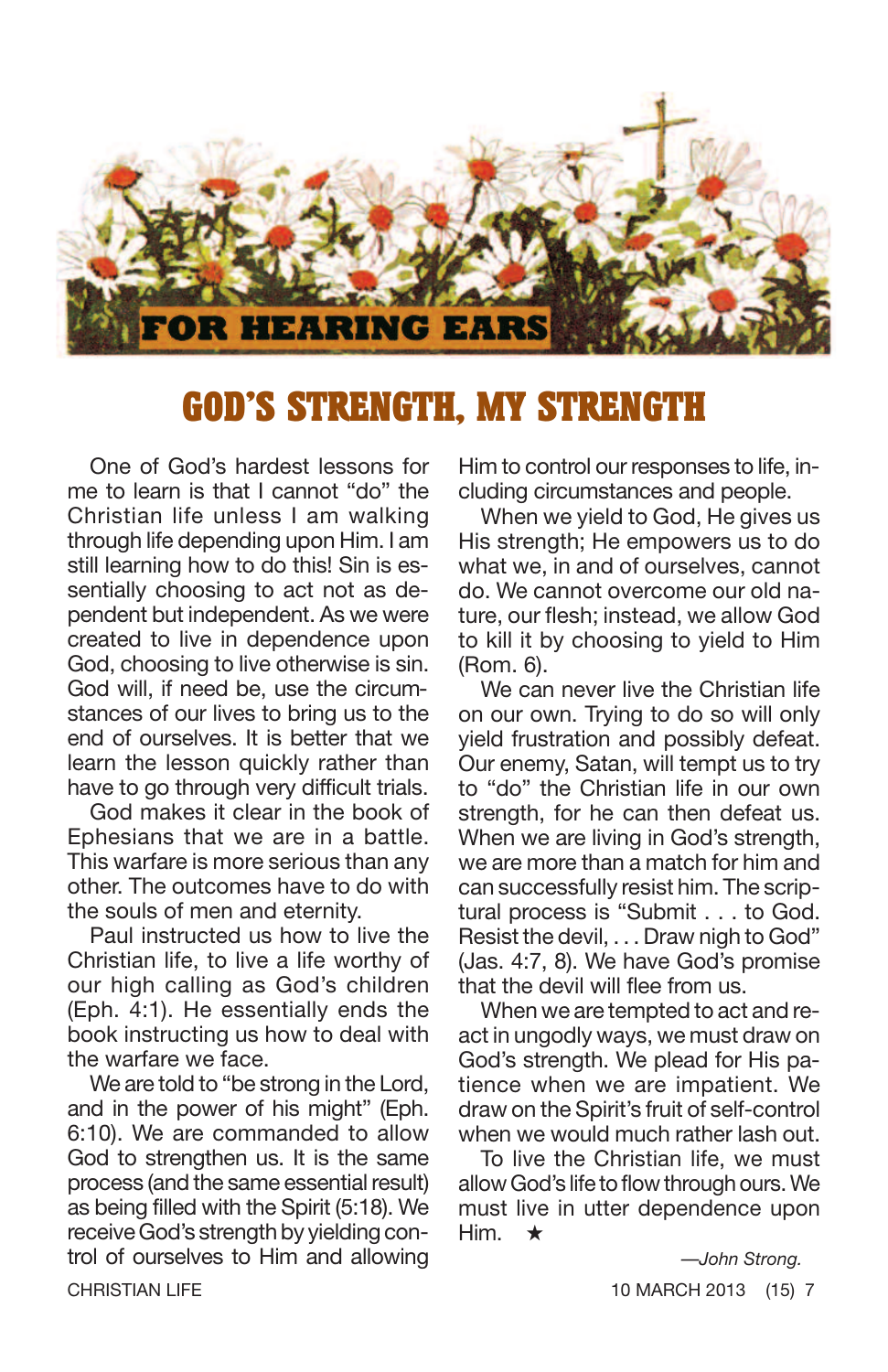

## **KNOW YOUR ENEMY**

One of the most crucial ingredients of successful warfare is to understand our enemy—how he thinks, his tactics, and how he might exploit our weaknesses. Ignorance of our enemy's tactics would likely lead to a weakened defense and possibly cause us to suffer a crushing defeat.

In our warfare against Satan and his forces, we must not be "ignorant of his devices" (II Cor. 2:11). He is likened to a roaring lion, wandering around, looking for someone to "devour" (I Pet. 5:8). We are told to resist him (vs. 9).

It is difficult to resist him unless we understand him. "Put on the whole armour of God, that ye may be able to stand against the wiles of the devil" (Eph. 6:11). We are to stand our ground against Satan. We are to stand against his "wiles." He will seek to use against us those weaknesses each of us has.

Satan will exploit our particular weaknesses. He knows what mine are and what yours are, which are different and individual. He probably knows us better than we know ourselves, and he will also use that knowledge against us.

As stated in last week's lesson, we must yield to God so that we gain His strength. Standing firm against Satan is essentially what it means to resist him. We refuse to believe his lies.

We must first recognize the lies. Satan whispers so many lies that we often mistake his voice for our own. John Bunyan illustrated this in his *Pilgrim's Progress.* Poor Christian thought that those wicked thoughts came from himself, but Satan put them in his mind. He did not recognize the voice of the enemy. We must learn to recognize his voice. No, I do not mean a little voice but the thoughts that pop into our heads. Some of these thoughts are downright wicked. If we think that we are the authors of them, we will feel like terrible Christians.

There is no condemnation to those who are "in Christ" (Rom. 8:1). When we are feeling condemnation, it is not from God. The most likely candidate is Satan, who will exploit our personality to make us feel condemnation.

Be aware of Satan's voice of accusation and condemnation, and reject it as a blatant lie. Know his "wiles" (Eph. 6:11), his tricks. He will pick you off if you are unwary. Do not give in to his lies; he lies all the time and will try to get you to believe lies about yourself and about our Father, who loves us "with an everlasting love" (Jer. 31:3). **★**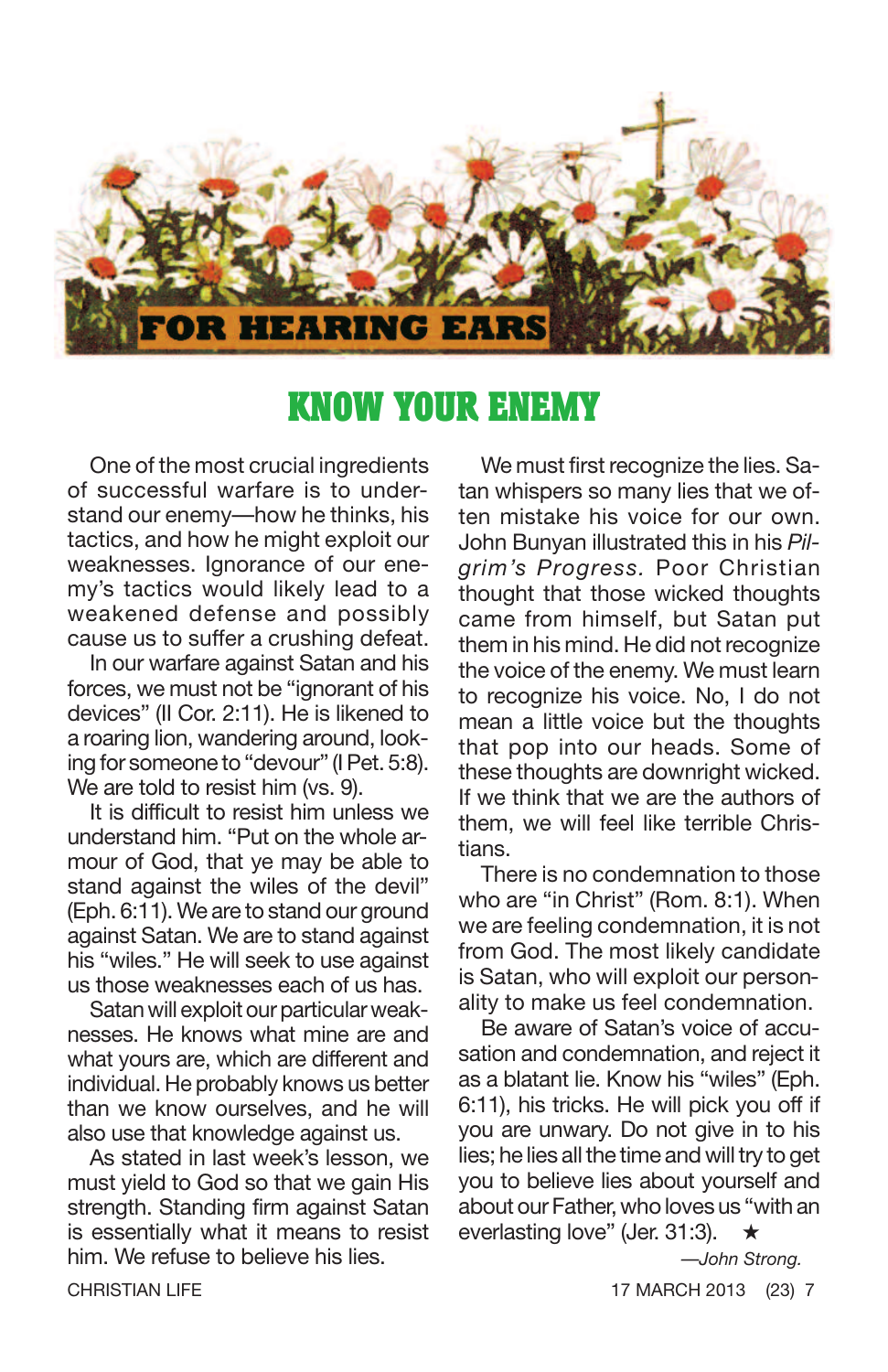

# **WHO IS OUR ENEMY?**

We are at war. We have stated this fact in previous lessons—we are at war against the devil and his demon helpers. So, why use the above title? We know who our enemy is. Yes, in our heads we do know. But sometimes we forget, so this is just a reminder.

God tells us that we "wrestle not against flesh and blood, but against principalities, against powers, against the rulers of the darkness of this world" (Eph. 6:12). Our warfare is against the devil's powerful helpers.

Our enemy is relentless, he is vicious, and he will stop at nothing to lure people away from God. He will trip us up, exploiting any and every weakness we possess. He lives and breathes to bring destruction to the crowning glory of God's creation—mankind.

The intensity of the battle is hidden in the word "wrestle." To Paul's first readers, it would have been clear that while there were some rules in the ancient Olympic games, wrestling was pretty much a no-holds-barred sport. All was concentrated on achieving victory. They understood the intensity of this word picture—this is all-out war, where defeat is unthinkable! We are not to give up or give in—a very real temptation for some of us!

OK. Most of us know the devil is CHRISTIAN LIFE 24 MARCH 2013 (31) 7

our enemy, but we need to get a handle on the fact that he will show no mercy. If it were not for God's grace in restraining Satan and not allowing him free rein, we would be no match for him. God is with us and will give us the strength to resist the devil if we yield to Him and His control.

As we struggle with Satan's attacks, however, his role sometimes becomes unclear. We may not recognize his hand in the events of our lives. It is easy to lose sight of his tricks as we deal with difficulties, heartwrenching circumstances, and people who get on our nerves. It is easy to view people as the enemy instead of seeing Satan's hand behind it all.

People are not our enemy. It is hard when it seems that this is the case. My point is that people are not the driving force. Difficult people who may be in our family, our church, our workplace, or our neighborhood are not the originating problem. Satan will use people against us (and us against others, lest we think we are innocent). Satan loves to hide behind people and problems and act as though he is nowhere around. Trust me—it is not the people we fight against. We fight our archenemy, Satan. **★**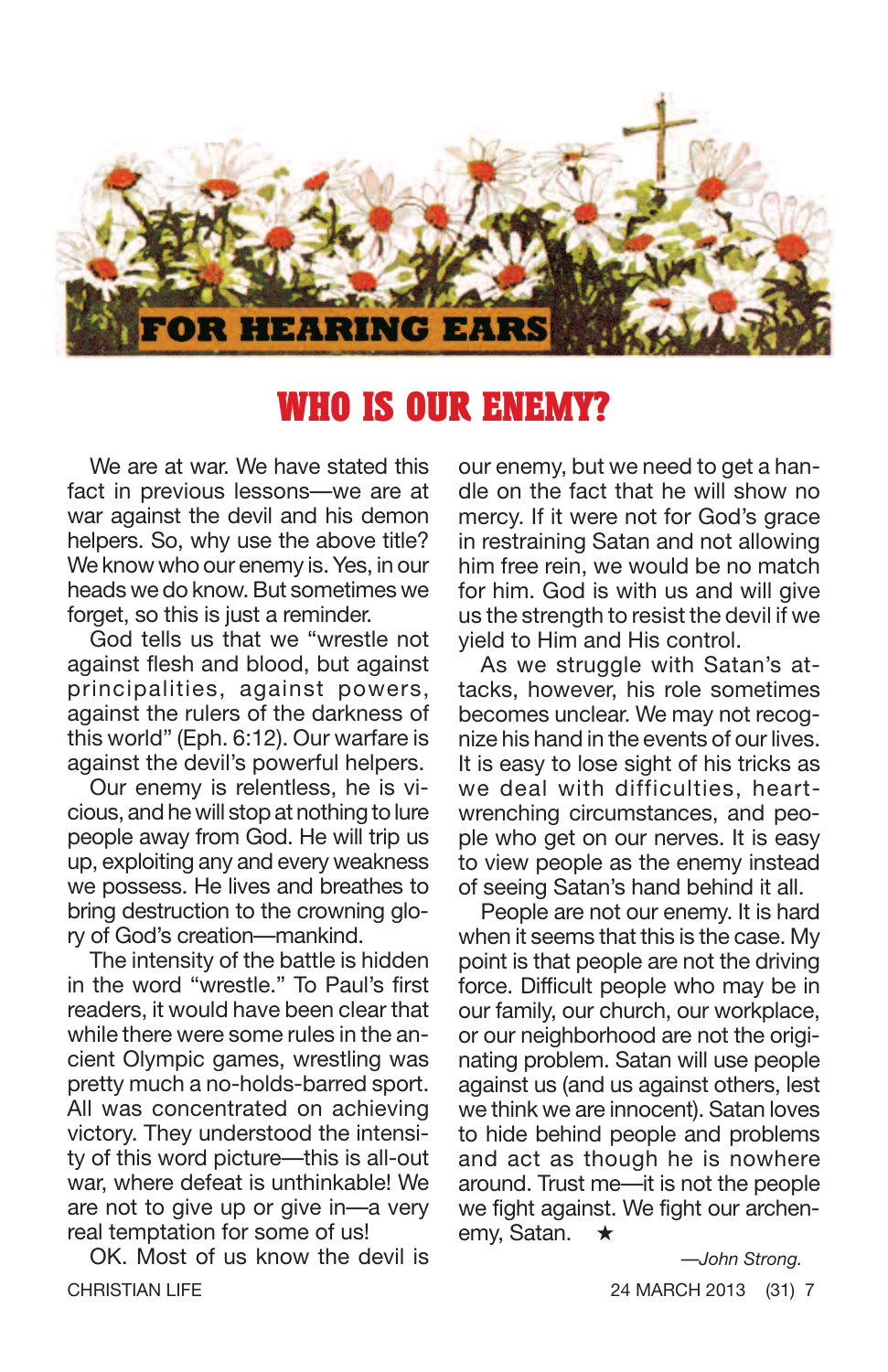

#### **ULTIMATE VICTORY**

You may be struggling right now. If not, maybe you just got through a difficult time, or you may be headed for one. This is not to alarm you or to disrupt your peace; it is to remind you to be prepared and to walk with God.

We saw last week that people are not the enemy. Satan is the enemy, and he is at work to defeat us. Although God has allowed Satan a lot of leeway, he is living as a defeated enemy. God and God's people will come through the battles of this life victorious—all because of God's grace.

This ultimate victory (if you are on God's side) and Satan's ultimate defeat would not be possible without the death and resurrection of Jesus Christ. This is the hope of Easter.

Near the end of the resurrection chapter, I Corinthians 15, Paul said, "Thanks be to God, which giveth us the victory" (vs. 57). This victory is ours "through our Lord Jesus Christ." It is only through His death and resurrection that we can have victory. His resurrection assures us of our resurrection; we will not remain dead but will be raised again to life. It will be life as God intended it to be lived—in unbroken fellowship with our Creator.

The resurrection of Jesus Christ ensures that our efforts here will not CHRISTIAN LIFE 31 MARCH 2013 (39) 7

be in vain. Our work here had meaning—our efforts, faltering though they may be, even sometimes failing, still are not in vain, or for nothing.

God speaks to us, encouraging us that our efforts for Him (done in His strength) are not for nothing but are valuable. His command is to be like a rock, standing firm in Him. We are to be "stedfast, unmoveable, always abounding in the work of the Lord, forasmuch as ye know that your labour is not in vain in the Lord" (I Cor. 15:58).

That is why it matters that we hang in there. Although Satan attacks us and sometimes wins a skirmish or two, he is defeated! He is not the final winner—God and those who know Christ are the final victors.

What we do in this life really does matter—it matters that you rise up again after Satan has knocked you down for the millionth time. It matters that you are living out the life God has given you, no matter how insignificant it may seem. God calls us to faithfulness—to keep at it and to rest in our ultimate victory.

This is the hope of Easter—we have ultimate victory over death, our lives really do matter, and our vicious enemy will go down in utter defeat. **★**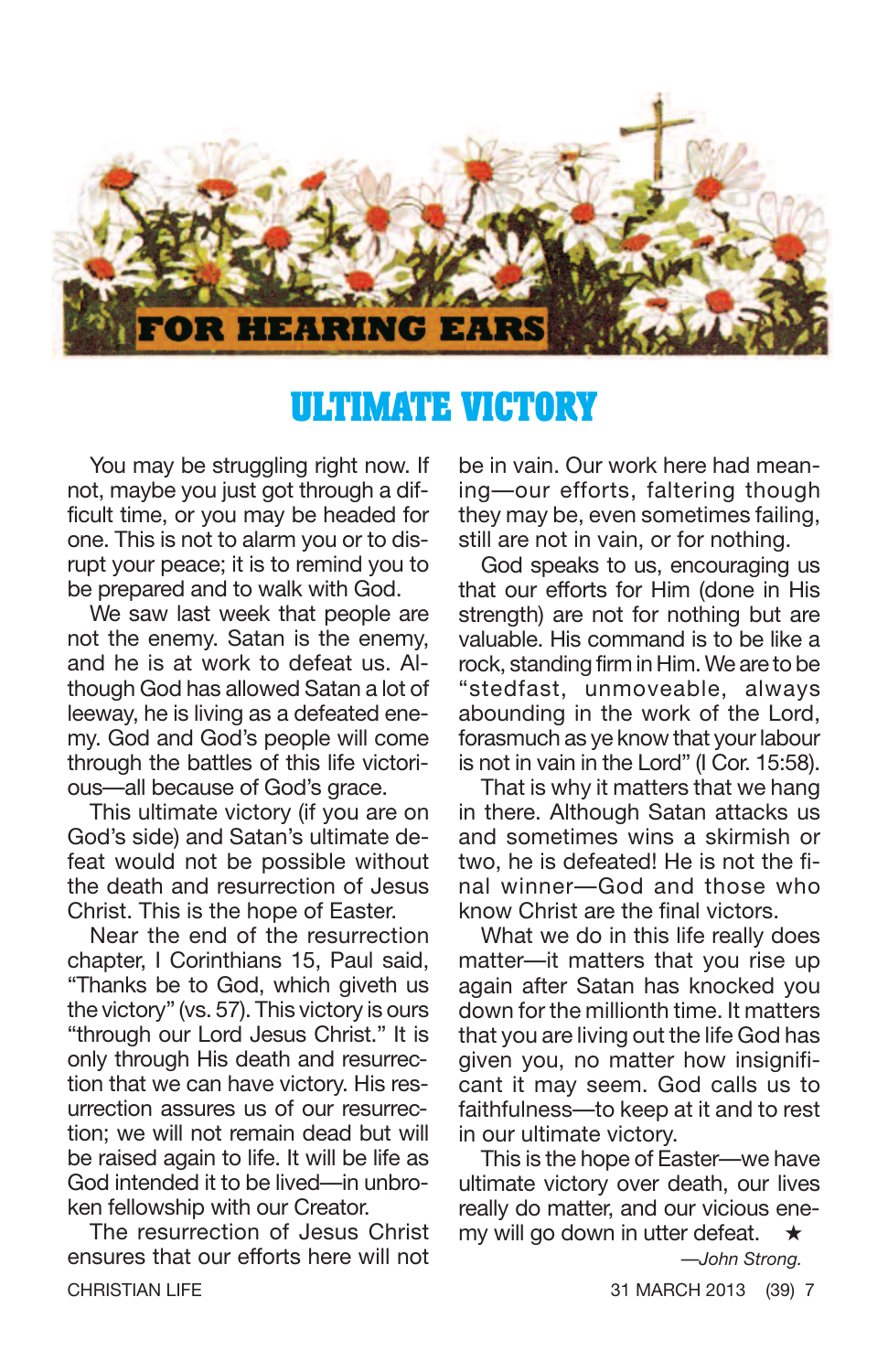

# **DO NOT LEAVE THE BATTLE!**

As we engage the powers of darkness in allowing God to live His life through us, God tells us to put on our armor. The grammatical construction in Ephesians 6 is that of putting on the armor once for all with the intention that we keep it on until we are with God in heaven. Our armor is to be a permanent fixture of our lives.

There is no retirement from being a Christian, from doing God's work. Our work may end up being fettered in a body that does not work anymore or with a mind that loses its bearing. Our work may be to be a vibrant witness to our last breath. Whatever our individual path with God, we are not to retire from the field of battle but wage it to our death.

Perhaps this sounds a bit grim, but I think it is good to consider that God wants us to persevere, to continue to serve Him with the means He still allows us. He is not finished with us until He brings us home.

Paul instructs us to take the whole armor so that we can "withstand in the evil day, and having done all, to stand" (Eph. 6:13). The idea here is to stand and, even after the most vicious attack, to remain standing as the victor in the battle.

The phrase "the evil day" (Eph. 6:13) CHRISTIAN LIFE 7 APRIL 2013 (47) 7

has the idea of an especially vicious attack, an all-out assault against us. This is no ordinary, everyday attack. It is calculated to take us down, to prevent us from some special work, or to dull our effectiveness in a time of great blessing and victory.

Since we do not know when such an attack may come, we are to be prepared at all times—which is why we cannot get lazy in our Christian lives and take our armor off for even a moment's break. Satan, like any predator, will level his attack when our quard is down. We are to be watchful, even in times of ease, even when it seems that God gives us a break from the battle.

The analogy in Ephesians 6 is to a group of Roman soldiers who would fight as a unit. They would stand their ground together. The picture there is that each one has an individual responsibility but also must work with the others as a unit. All of us are to work in harmony, standing our ground with our local church.

Each of us has a place in the battle line. We are to keep our place—not shirking our responsibility but carrying it out faithfully until the end of our journey. Then and only then may we leave the battle, laying our armor down. **★**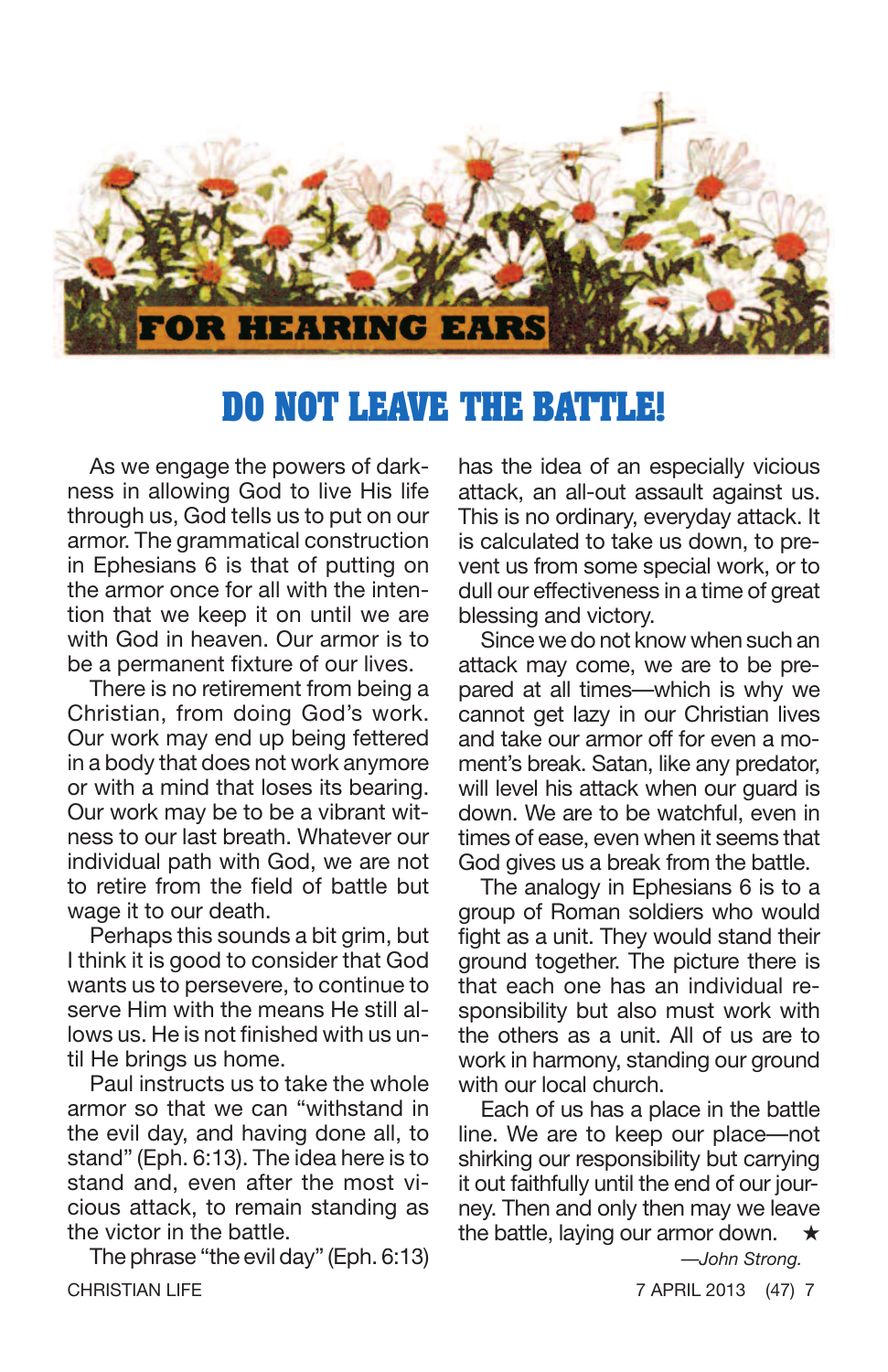

## **INTEGRITY AND TRUTHFULNESS**

The idea of integrity is an important concept in today's world. It always has been important, but perhaps it is more so in our present society, where deception runs rampant. For example, people cheat in the workplace, they lie to family and friends, and they act spiritual when their hearts are a mess before God.

In our Christian warfare, Paul instructs us to gird our loins with "truth" (Eph. 6:14). The idea of this word is truthfulness, or that quality we call integrity. It is choosing to live our lives in truth. It is agreeing with God about the state of our own hearts. It is refusing to play games with God and others about how well we are living the Christian life. It is choosing to be truthful about our struggles.

God knows it all—our utter depravity, the wicked things we consider and love to think about, even if we never say them or carry them out. He knows all and yet loves us still how marvelous is grace!

The belt of truthfulness is our being honest before God and before trusted people. The "trusted" part is vital, for we do not wish to be honest with those who cannot handle it or who would judge us for our strug-CHRISTIAN LIFE 14 APRIL 2013 (55) 7

gles. We want to ask God to enable us to develop a small circle of fellow strugglers who are not afraid to admit in such a safe environment that they do, in fact, struggle in their lives.

We find it quite easy to be truthful about the failings of others and love to point them out—for their sake, of course! God is calling us to do the harder thing—to be honest about ourselves. When we are honest about our sin and our hearts before God, He then can show us more and more what we need to see.

We can take an honest inside look because we are secure in God's love. He exposes our sin and wants us to admit it (confess). It means to agree with God that it really was a bad thing. He exposes our sin so that we will allow Him to work it out of our lives. He does not expose sin to shame us; He does it so that we can see how ugly it is and be more willing for Him to purge it from us, to even ask Him to take it and deliver us from it.

Psalm 62:8 tells us to pour out our hearts before Him, that is, to be open, honest, and truthful with Him. He loves us more than we know, so we can be honest with Him. **★**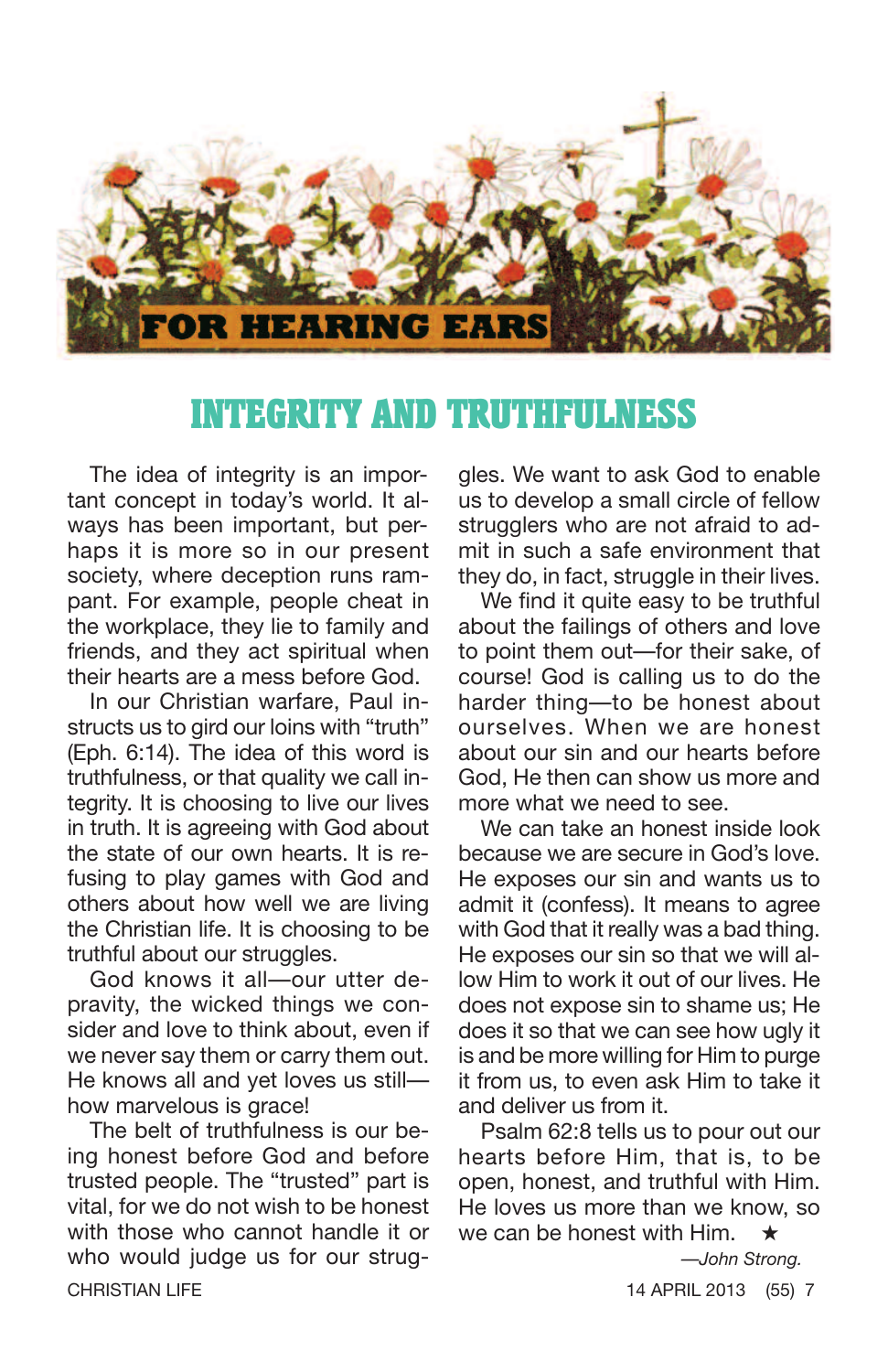

## **PROTECTED**

God has given us the provisions we need to live the Christian life. Our spiritual growth is important to Him. He protects it, and this protection has multiple facets. However, one crucial "piece" is that of putting on the "breastplate of righteousness" (Eph. 6:14) along with other parts of the armor as described in that chapter. In old times, the warrior's breastplate protected his vital organs from harmful objects, much as body armor protects soldiers and police officers.

In our warfare as Christians, it is vital that we put on the breastplate that righteousness provides. Our righteousness is twofold. There is what theologians call "positional righteousness," which is what God did when we trusted Christ as Saviour. He gave us Christ's righteousness in exchange for our sin, which Christ took on the cross. As for our position before Him, He views us as holy in His sight (II Cor. 5:21; Eph. 1:4).

If we believe that we are holy in God's sight, it will help protect us from giving in to Satan's lies when he accuses us. We must understand deep in our hearts that because Christ took our condemnation, we no longer are under it (cf. John 3:18). "There is . . . no CHRISTIAN LIFE 21 APRIL 2013 (63) 7

condemnation" to those who are "in Christ Jesus" (Rom. 8:1). That refers to all who have put their faith and trust in Him as their Saviour from sin.

The other part of righteousness is that of our everyday righteousness how we really live—which is, sadly, not on a par with our position. However, God is at work in us to make it more so. We call this "sanctification." Our standing before God as holy is called "positional sanctification."

What God is doing in our lives to make us righteous in our everyday lives is our actual sanctification. "Sanctification" is a big word that means God sets us apart for Himself; it is the idea of us being and becoming holy people.

Hebrews 10:14 says that Jesus "hath perfected (completed) for ever them that are sanctified." Here we have both our position before God—forgiven and the process—being sanctified or made perfect. God is at work in us to develop us more and more into completely righteous people. We are not perfect, but we continue to grow.

Rejoice in your righteous standing, and cooperate with God as He builds righteousness into your life. It will protect you from accusations. **★**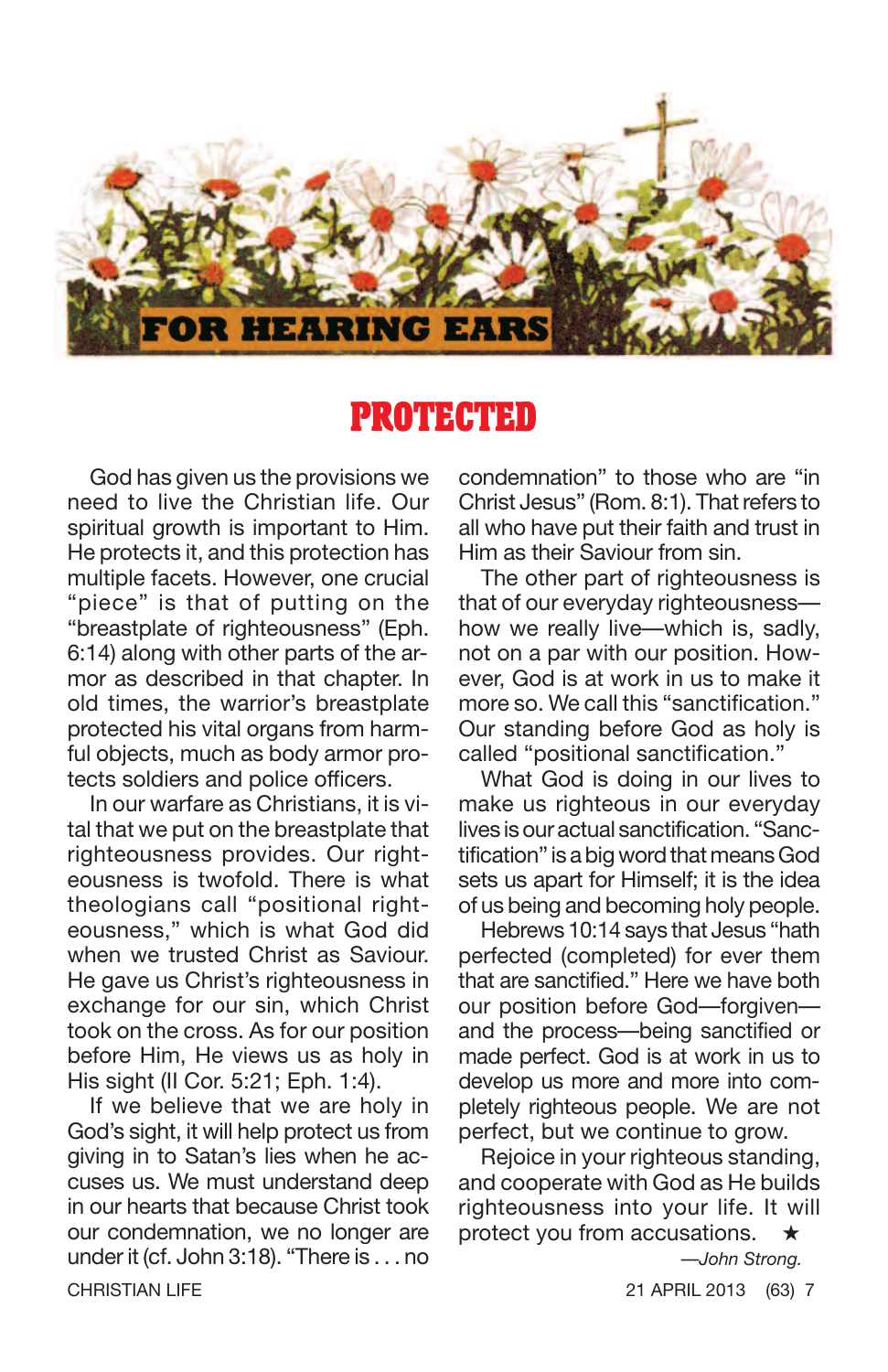

#### **BE PREPARED**

Preparation is something that some of us are good at; others of us prefer to "fly by the seat of our pants," taking life as it comes. No doubt either view can be a problem if taken to excess, but both have merit as we consider how we live.

The Christian soldier's armor as seen in Ephesians 6 includes footwear. The Roman soldier (no doubt the model for Paul's metaphor) wore sandals studded with nails so that he could stand his ground, along with the rest of his unit, and push against the enemy.

We are to be prepared, or ready, with the gospel, the good news of salvation. It is only the gospel that is the "power of God unto salvation" (Rom. 1:16). Only the gospel gives hope for our sinravaged world; only through a changed life through Christ can anyone have any hope for this world or the next.

We are to be prepared. According to Peter, we should be "ready always to give an answer to every man that asketh you a reason of the hope that is in you" (I Pet. 3:15). This is part of the preparation of the gospel of peace. We must be ready and prepared to answer people who ask us why we live righteously when all around us, it seems, many choose not to. Why do we have the special hope we do? We need to tell them the gospel is the only hope they have of peace with God, now and for eternity.

No matter that many mock the gospel and refuse to believe it—it is the *only* way to God. Men can deny it, refuse it, disbelieve it—it still remains the only hope of salvation, the only way to eternal life. Hold fast to the gospel when dealing with people about their souls; do not water it down, and do not sell it short. Speak the truth of the gospel—sin is horribly ugly and requires a desperate cure.

Hold your ground; stand fast on the gospel. Know that your own salvation is secure; make sure *you* know Christ. Then hold fast to the necessity of the gospel for anyone to ever have peace with God. There is no other way.

To keep us from sharing it, Satan wants to raise doubts in us about believing all of the gospel. We must maintain our stance—it is the gospel alone that gives us a relationship with God. It is the only way that our friends and family can have one too. Do not allow yourself to lose that focus. Do not whitewash the facts—believe them, and proclaim them to others. Hold fast to the hope you have. **★**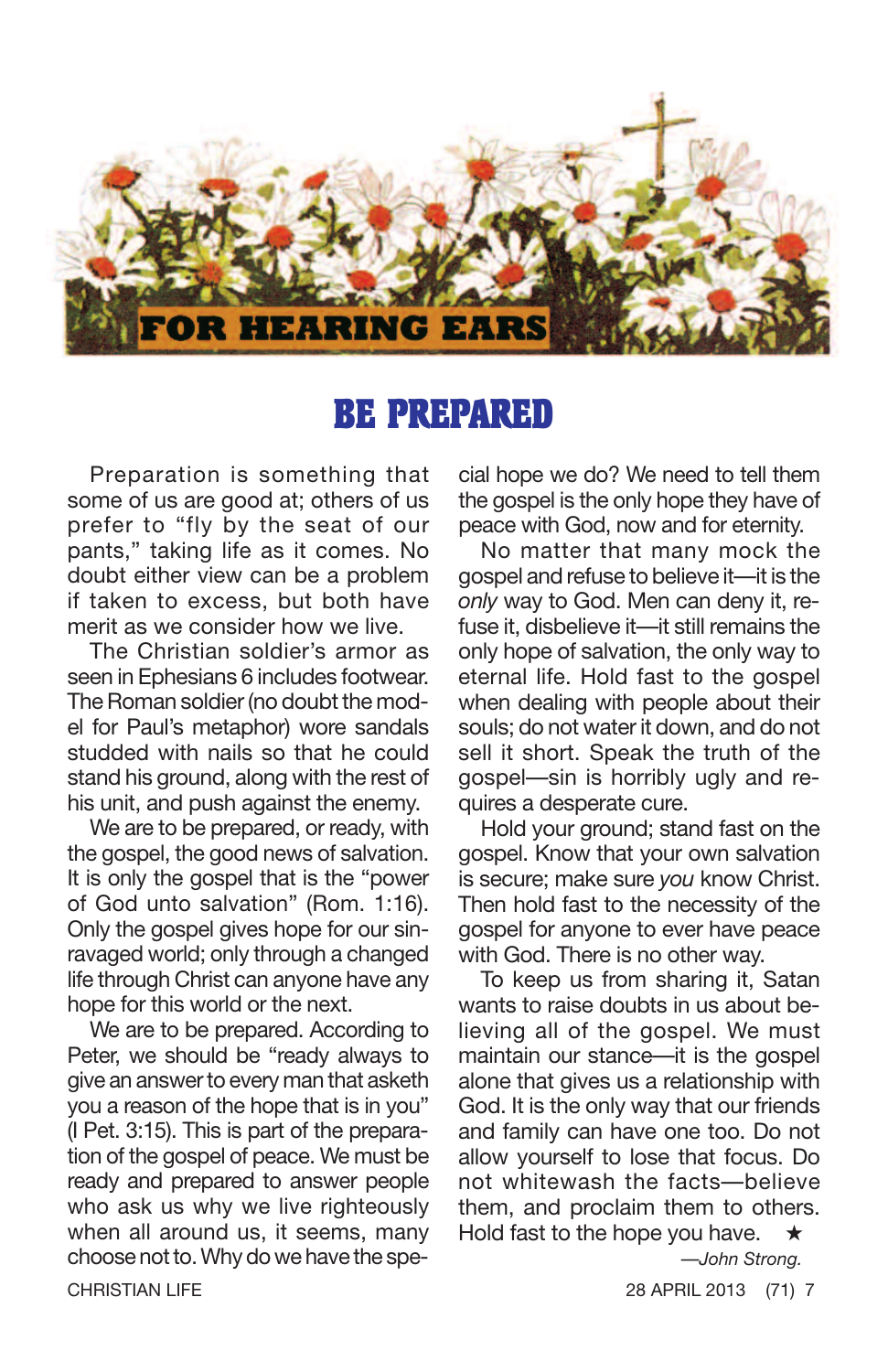

#### **ABOVE ALL**

God is so gracious to us—He gives us so much. While He allows us to sometimes suffer affliction and to be attacked by His and our archenemy, Satan, God gives us what we need to stand our ground and refuse to give up in the battle. Satan would like nothing better than to take us out of the battle, but God commands us to stand our ground, to hold fast, to refuse to give in or give up.

With regard to the armor of God, we are instructed "above all" (Eph. 6:16) to take "the shield of faith," by which we can stop all the flaming arrows Satan shoots our way. "Darts" have the idea of deadly arrows. "The wicked" in this text literally means "the wicked one," that is, Satan, who aims all sorts of arrows at us.

He may shoot betrayal, lust, despondency, pride, or any other "arrow" that can bring us harm and take us out of the battle. We must keep the shield in place so that the arrows hit it instead of injuring us in a vital spot.

The shield of faith is undeterred faith in God. It is believing in God's goodness and faithfulness when the evidence seems to be against it. It is believing God when He says He is good and faithful even when our lives CHRISTIAN LIFE 5 MAY 2013 (79) 7

seem to be spinning out of control and when life is hard.

Faith is not us in our own power hanging on to God with all we have; faith is us trusting God, who is hanging on to us with all that He has. Faith is believing that God is the One who is making us more like Christ. Yes, we have a serious responsibility to cooperate with Him and His process. He is the One, however, who is going to make it happen (Phil. 1:6).

An abiding faith comes to us from knowing and understanding God's Word. Our faith grows and increases as God's thoughts progressively become more our own. These are not just facts that many of us have stuffed in our heads. We need to understand those facts worked out in our daily lives.

Faith is simply believing and trusting God—that He does all things well, even in difficult times. It is believing that He includes your best interests as He works all things "after the counsel of his own will" (Eph. 1:11) and for His glory. It is believing that His intentions toward you are good. It is believing that He cares for you and will take care of you and will preserve you "unto his heavenly kingdom" (II Tim. 4:18). **★**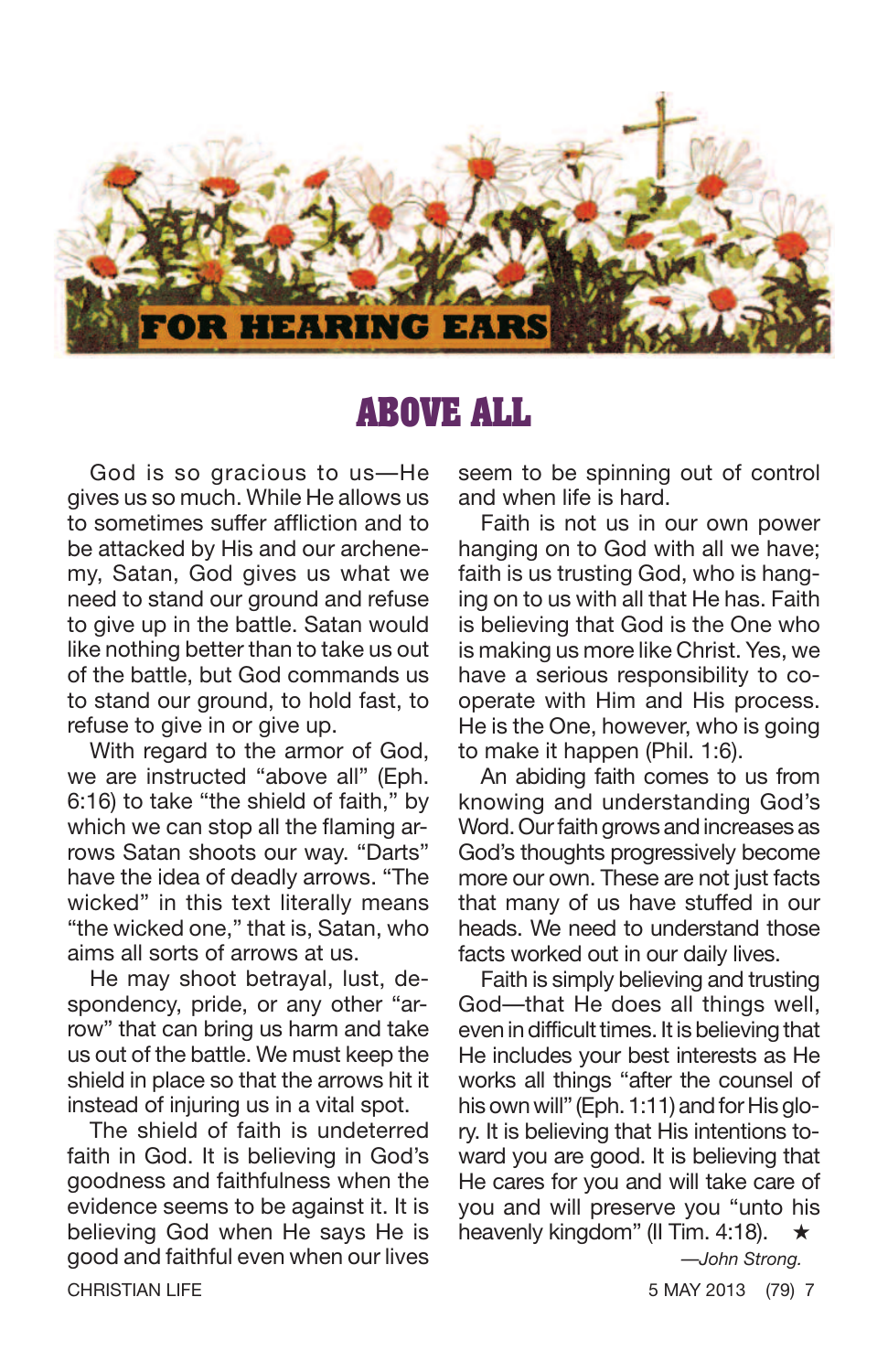

#### **A MOTHER'S FAITH**

We have heard of mothers in our own day as well as those of past eras who have influenced their children for God. Some mothers are held up as examples for how to be effective in raising godly children.

The Apostle Paul singled out two mothers who were influential in the life of his protégé, Timothy. "I call to remembrance the unfeigned faith that is in thee, which dwelt first in thy grandmother Lois, and thy mother Eunice" (II Tim. 1:5).

To be pointed out in Holy Scripture for all generations of Christians to see speaks highly of these two women and their faith. God used their faith and its influence to shape Timothy, whose father apparently was not a believer (cf. Acts 16:1).

There are some characteristics that we can infer from Paul's words. Lois's faith carried down to her daughter Eunice, who passed it down to her son Timothy. We see two faithful mothers passing the faith down to the next generation. Their faith took effort, hard work, and perseverance.

Passing on a mother's faith is not a sprint but a marathon that lasts as long as the mother lives. It is a faith that perseveres despite hardships and dis-**CHRISTIAN LIFE 12 MAY 2013 (87) 7 CHRISTIAN LIFE** 

couragements. It is a faith that never gives up hope that her child(ren) will follow God. Granted, not all children do, but God calls mothers (and fathers) to faithfully offer their faith to their children, no matter how old they become and no matter if or how far they stray.

Another characteristic of a mother's faith is that it is observable. These two women's faith was known to Paul who may have known them well or perhaps on the basis of Timothy's account. Either way, their faith was observable; it was obvious to the most important person—Timothy. He apparently observed their Christian faith and learned it when he was young.

We can infer that these women were intentional in sharing their faith. Mothers are to share their faith—taking their children to church and instructing them in the things of God. While the first responsibility lies with the father if he is a believer, the mother is also to instruct her children, complementing the father's efforts.

Only eternity will reveal the full extent of faithful mothers who shared their faith with their children. This sharing is instruction. What gives power to the instruction is a mother's life of faith. **★**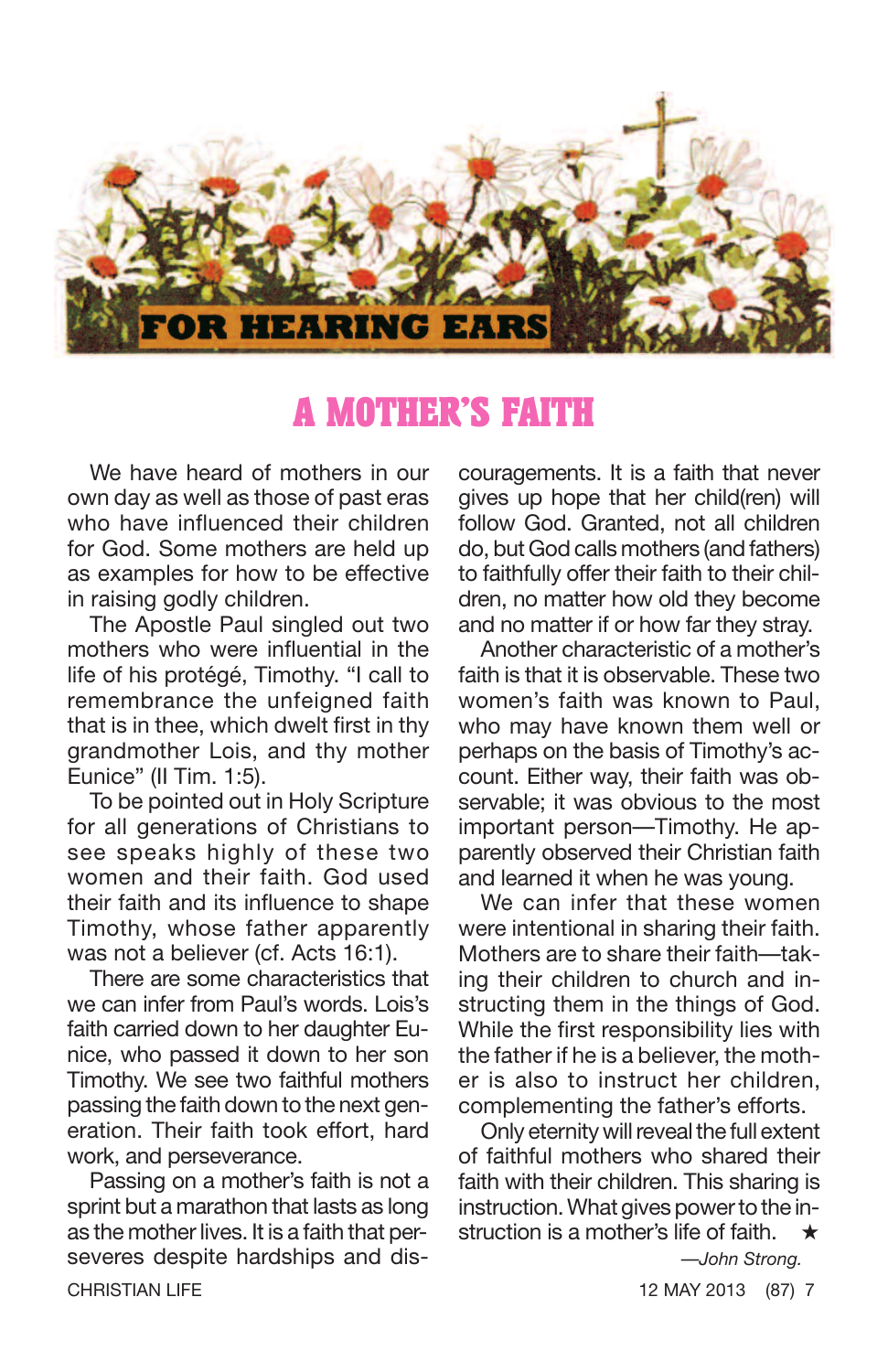

# **KNOW WHAT YOU HAVE, AND USE IT!**

As we journey on earth before we go to our Father's kingdom, we are opposed by the devil, Satan. God commands us to hold our ground against Satan. To do so, we are to resist him by using the armor God has provided for us to live in victory.

We are to "take the helmet of salvation" (Eph. 6:17). In I Thessalonians 5:8 Paul referred to the "hope of salvation" as a helmet. The hope of salvation, that assurance that we are right with God both now and forever, is a vital part in our victory. It gives us hope to carry on; it gives us security when Satan tries to make us doubt. If we lack assurance of our own salvation, we will be so concerned about ourselves that we do not share God's Word with others. Know what you have, and live accordingly.

We have also been given the mighty sword of the Spirit, the Word of God (cf. Eph. 6:17). This weapon is both offensive and defensive in our warfare. We are to use God's Word to fend off Satan's lies.

God's Word will empower, strengthen, and uphold our faith, which we are to use as a shield against the lies Satan shoots like arrows at us. We must be well acquainted with God's truth, CHRISTIAN LIFE 19 MAY 2013 (95) 7

His ways, and His will for us as taught in the Bible.

One lie Satan likes to suggest to us is that God has deserted us. We counter Satan and his lie with Scripture that says that God promises nothing or no one can separate us from His love and that He will never abandon us (cf. Rom. 8:35-39; Heb. 13:5).

When Satan or our own hearts accuse us and we are feeling condemned, remember that there is "no condemnation" to those who are "in Christ" (believers) (Rom. 8:1). When Satan lies and tells us that it would be better to give up, remind him that God says we will "reap, if we faint not" (Gal. 6:9). Fainting has the idea of giving up. Reaping has the idea of gaining, that is, if we refuse to give up.

Use the sword God has given us— His Word. Use it to share the gospel and to defend yourself against Satan's lies. Share with people that they are sinners bound for eternal separation from God but that He loves them and has provided a way to live with Him forever. Use the Word for the sake of others and for yourself. It is the only way to conquer Satan's deceptions and live our lives according to God's truth. **★**